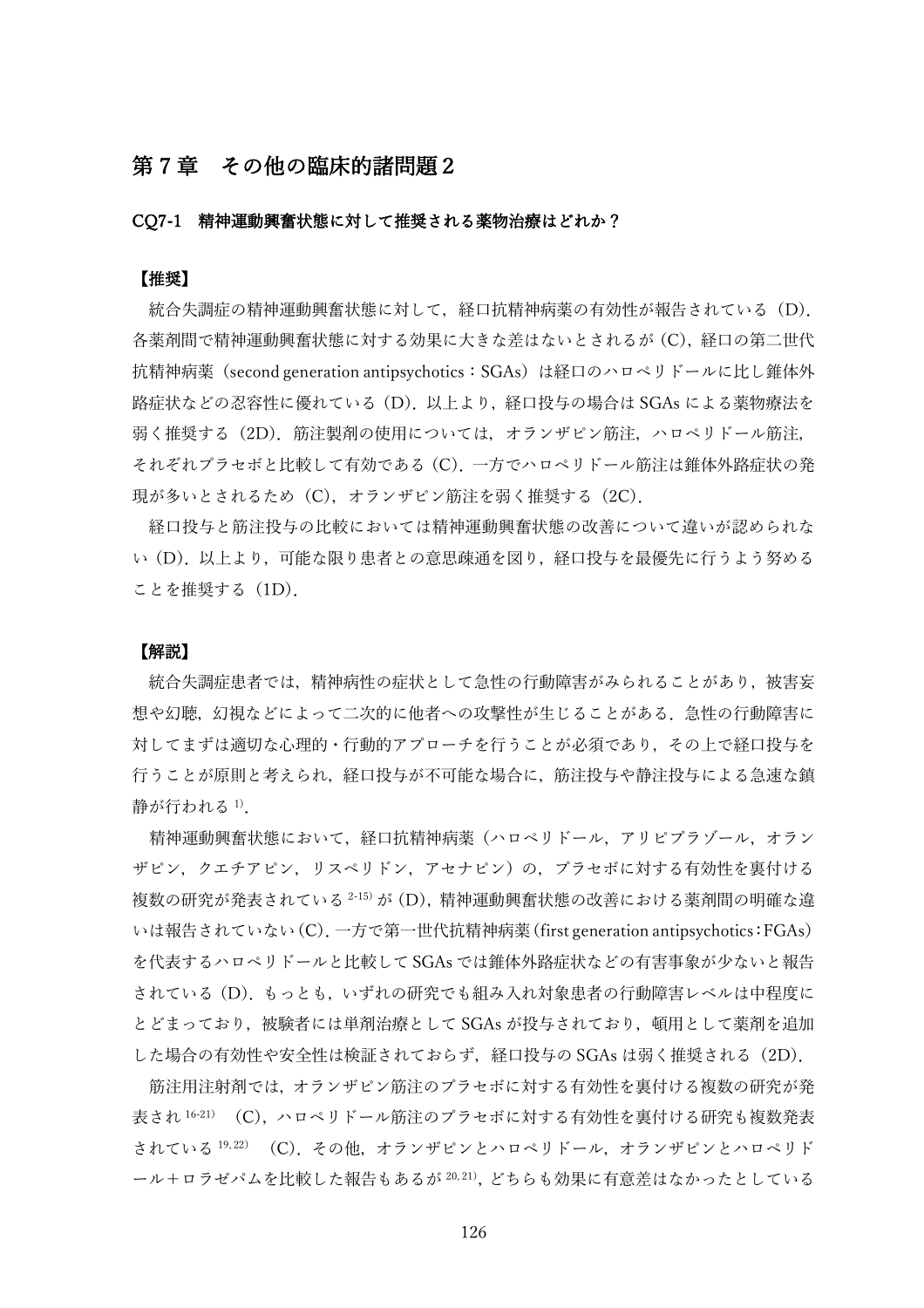(C).副作用については,オランザピンとハロペリドールとプラセボの比較試験で,ハロペリ ドール投与群で有意に OT 延長がみられたとする報告がある $^{23)}$  (C).

抗精神病薬と向精神薬を併用した場合のエビデンスとしては,ハロペリドールとプロメタジ ンの筋注用注射剤併用についていくつかの報告があり,それらによると,これら2剤の併用は ハロペリドール単剤に比べて効果および忍容性で優れ 24) (D), これら2剤の併用とミダゾラ ム単剤を比べるとミダゾラム単剤の方がより早く鎮静効果が得られ 25) (C), これら2剤の併 用とロラゼパム単剤を比べるとロラゼパム単剤は鎮静効果が得られるのに時間がかかり 26)

(C),これら2剤の併用はオランザピン筋注と同程度の有効性だが,オランザピン筋注より持 続効果が長い可能性がある <sup>27</sup>)(C)とのことであった.しかし,英国国立医療技術評価機構 (National Institute for Health and Care Excellence:NICE)はプロメタジン筋注のエビデンス に疑問を呈している <sup>28</sup>).

抗精神病薬の経口投与と筋注投与の比較においては精神運動興奮状態の改善について有意 差がなかった<sup>4,5)</sup>(C). 静注投与を含む他の投与との比較について信頼できるエビデンスは得 られず、どのような順番で投与を行えば有効であるかについて検討している報告も、現段階で は確認できない.

精神運動興奮状態の改善のほかに,死亡の減少と生活の質(quality of life:QOL)の改善は 重要なアウトカムであるが,これらに関する明確なエビデンスは得られず,すべての有害事象 (死亡を除く)についてもごく一部しか報告がないため、報告されたもののみを記述した.

以上より,可能な限り患者との意思疎通を図り,経口投与を最優先に行うよう努めることを 推奨する (1D).

- 1) Garriga M, Pacchiarotti I, Kasper S, et al: Assessment and management of agitation in psychiatry: expert consensus. World J Biol Psychiatry 17: 86-128, 2016
- 2) Escobar R, San L, Pérez V, et al: Effectiveness results of olanzapine in acute psychotic patients with agitation in the emergency room setting: results from NATURA study [Article in Spanish]. Actas Esp Psiquiatr 36: 151-157, 2008
- 3) Higashima M, Takeda T, Nagasawa T, et al: Combined therapy with low-potency neuroleptic levomepromazine as an adjunct to haloperidol for agitated patients with acute exacerbation of schizophrenia. Eur Psychiatry 19: 380-381, 2004
- 4) Hsu WY, Huang SS, Lee BS, et al: Comparison of intramuscular olanzapine, orally disintegrating olanzapine tablets, oral risperidone solution, and intramuscular haloperidol in the management of acute agitation in an acute care psychiatric ward in Taiwan. J Clin Psychopharmacol 30: 230-234, 2010
- 5) Currier GW, Chou JC, Feifel D, et al: Acute treatment of psychotic agitation: a randomized comparison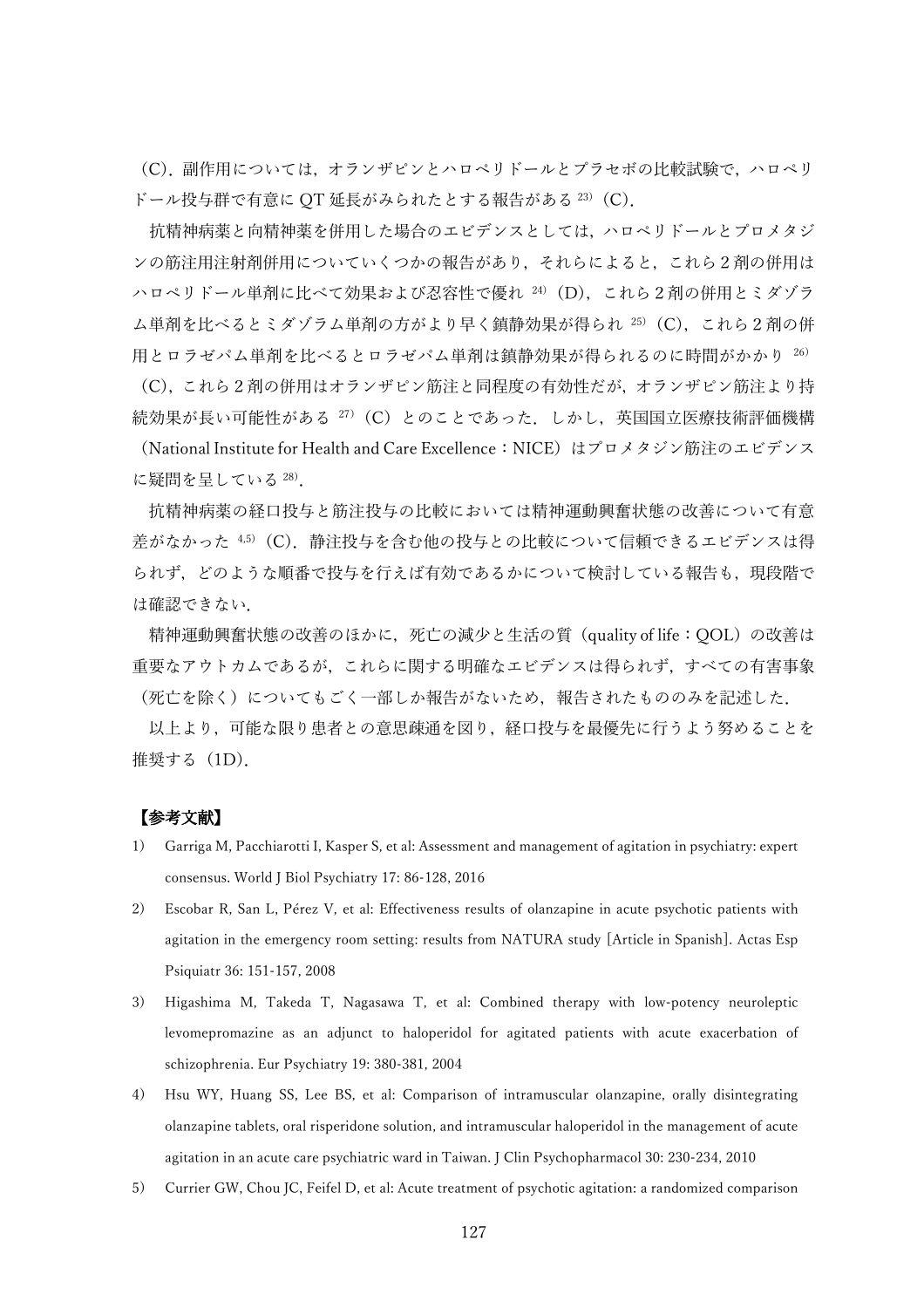of oral treatment with risperidone and lorazepam versus intramuscular treatment with haloperidol and lorazepam. J Clin Psychiatry 65: 386-394, 2004

- 6) Villari V, Rocca P, Fonzo V, et al: Oral risperidone, olanzapine and quetiapine versus haloperidol in psychotic agitation. Prog Neuropsychopharmacol Biol Psychiatry 32: 405-413, 2008
- 7) Walther S, Moggi F, Horn H, et al: Rapid tranquilization of severely agitated patients with schizophrenia spectrum disorders: a naturalistic, rater-blinded, randomized, controlled study with oral haloperidol, risperidone, and olanzapine. J Clin Psychopharmacol 34: 124-128, 2014
- 8) Kinon BJ, Ahl J, Rotelli MD, et al: Efficacy of accelerated dose titration of olanzapine with adjunctive lorazepam to treat acute agitation in schizophrenia. Am J Emerg Med 22: 181-186, 2004
- 9) Kinon BJ, Roychowdhury SM, Milton DR, et al: Effective resolution with olanzapine of acute presentation of behavioral agitation and positive psychotic symptoms in schizophrenia. J Clin Psychiatry 62 (Suppl 2): 17-21, 2001
- 10) Kinon BJ, Stauffer VL, Kollack-Walker S, et al: Olanzapine versus aripiprazole for the treatment of agitation in acutely ill patients with schizophrenia. J Clin Psychopharmacol 28: 601-607, 2008
- 11) Battaglia J, Houston JP, Ahl J, et al: A post hoc analysis of transitioning to oral treatment with olanzapine or haloperidol after 24-hour intramuscular treatment in acutely agitated adult patients with schizophrenia. Clin Ther 27: 1612-1618, 2005
- 12) Marder SR, West B, Lau GS, et al: Aripiprazole effects in patients with acute schizophrenia experiencing higher or lower agitation: a post hoc analysis of 4 randomized, placebo-controlled clinical trials. J Clin Psychiatry 68: 662-668, 2007
- 13) Chengappa KN, Goldstein JM, Greenwood M, et al: A post hoc analysis of the impact on hostility and agitation of quetiapine and haloperidol among patients with schizophrenia. Clin Ther 25: 530-541, 2003
- 14) Hatta K, Kawabata T, Yoshida K, et al: Olanzapine orally disintegrating tablet vs. risperidone oral solution in the treatment of acutely agitated psychotic patients. Gen Hosp Psychiatry 30: 367-371, 2008
- 15) Pratts M, Citrome L, Grant W, et al: A single-dose, randomized, double-blind, placebo-controlled trial of sublingual asenapine for acute agitation. Acta Psychiatr Scand 130: 61-68, 2014
- 16) Perrin E, Anand E, Dyachkova Y, et al: A prospective, observational study of the safety and effectiveness of intramuscular psychotropic treatment in acutely agitated patients with schizophrenia and bipolar mania. Eur Psychiatry 27: 234-239, 2012
- 17) San L, Arranz B, Querejeta I, et al: A naturalistic multicenter study of intramuscular olanzapine in the treatment of acutely agitated manic or schizophrenic patients. Eur Psychiatry 21: 539-543, 2006
- 18) Katagiri H, Fujikoshi S, Suzuki T, et al: A randomized, double-blind, placebo-controlled study of rapidacting intramuscular olanzapine in Japanese patients for schizophrenia with acute agitation. BMC Psychiatry 13: 20, 2013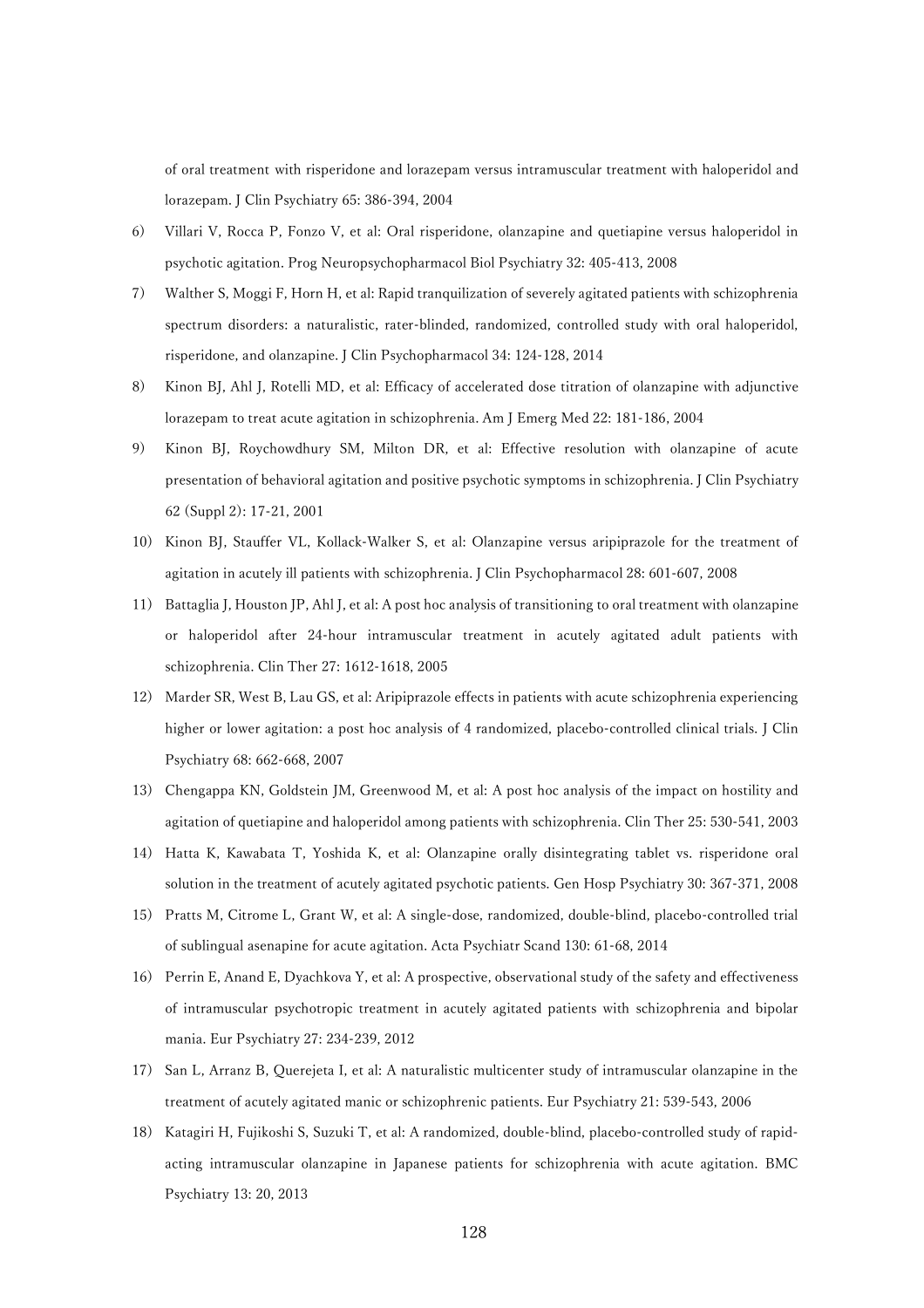- 19) Battaglia J, Lindborg SR, Alaka K, et al: Calming versus sedative effects of intramuscular olanzapine in agitated patients. Am J Emerg Med 21: 192-198, 2003
- 20) Chan HY, Ree SC, Su LW, et al: A double-blind, randomized comparison study of efficacy and safety of intramuscular olanzapine and intramuscular haloperidol in patients with schizophrenia and acute agitated behavior. J Clin Psychopharmacol 34: 355-358, 2014
- 21) Huang CL, Hwang TJ, Chen YH, et al: Intramuscular olanzapine versus intramuscular haloperidol plus lorazepam for the treatment of acute schizophrenia with agitation: an open-label, randomized controlled trial. J Formos Med Assoc 114: 438-445, 2015
- 22) Breier A, Meehan K, Birkett M, et al: A double-blind, placebo-controlled dose-response comparison of intramuscular olanzapine and haloperidol in the treatment of acute agitation in schizophrenia. Arch Gen Psychiatry 59: 441-448, 2002
- 23) Lindborg SR, Beasley CM, Alaka K, et al: Effects of intramuscular olanzapine vs. haloperidol and placebo on QTc intervals in acutely agitated patients. Psychiatry Res 119: 113-123, 2003
- 24) Huf G, Coutinho ES, Adams CE: Rapid tranquillisation in psychiatric emergency settings in Brazil: pragmatic randomised controlled trial of intramuscular haloperidol versus intramuscular haloperidol plus promethazine. BMJ 335: 869, 2007
- 25) TREC Collaborative Group: Rapid tranquillisation for agitated patients in emergency psychiatric rooms: a randomised trial of midazolam versus haloperidol plus promethazine. BMJ 327: 708-713, 2003
- 26) Alexander J, Tharyan P, Adams C, et al: Rapid tranquillisation of violent or agitated patients in a psychiatric emergency setting. Pragmatic randomised trial of intramuscular lorazepam v. haloperidol plus promethazine. Br J Psychiatry 185: 63-69, 2004
- 27) Raveendran NS, Tharyan P, Alexander J, et al: Rapid tranquillisation in psychiatric emergency settings in India: pragmatic randomised controlled trial of intramuscular olanzapine versus intramuscular haloperidol plus promethazine. BMJ 335: 865, 2007
- 28) National Institute for Health and Care Excellence: Evidence Summary of Unlicensed/Off-Label Medicines: Rapid tranquillisation in mental health settings: promethazine hydrochloride. ESUOM 28, 2014

[https://www.nice.org.uk/advice/esuom28/](https://www.nice.org.uk/advice/esuom28)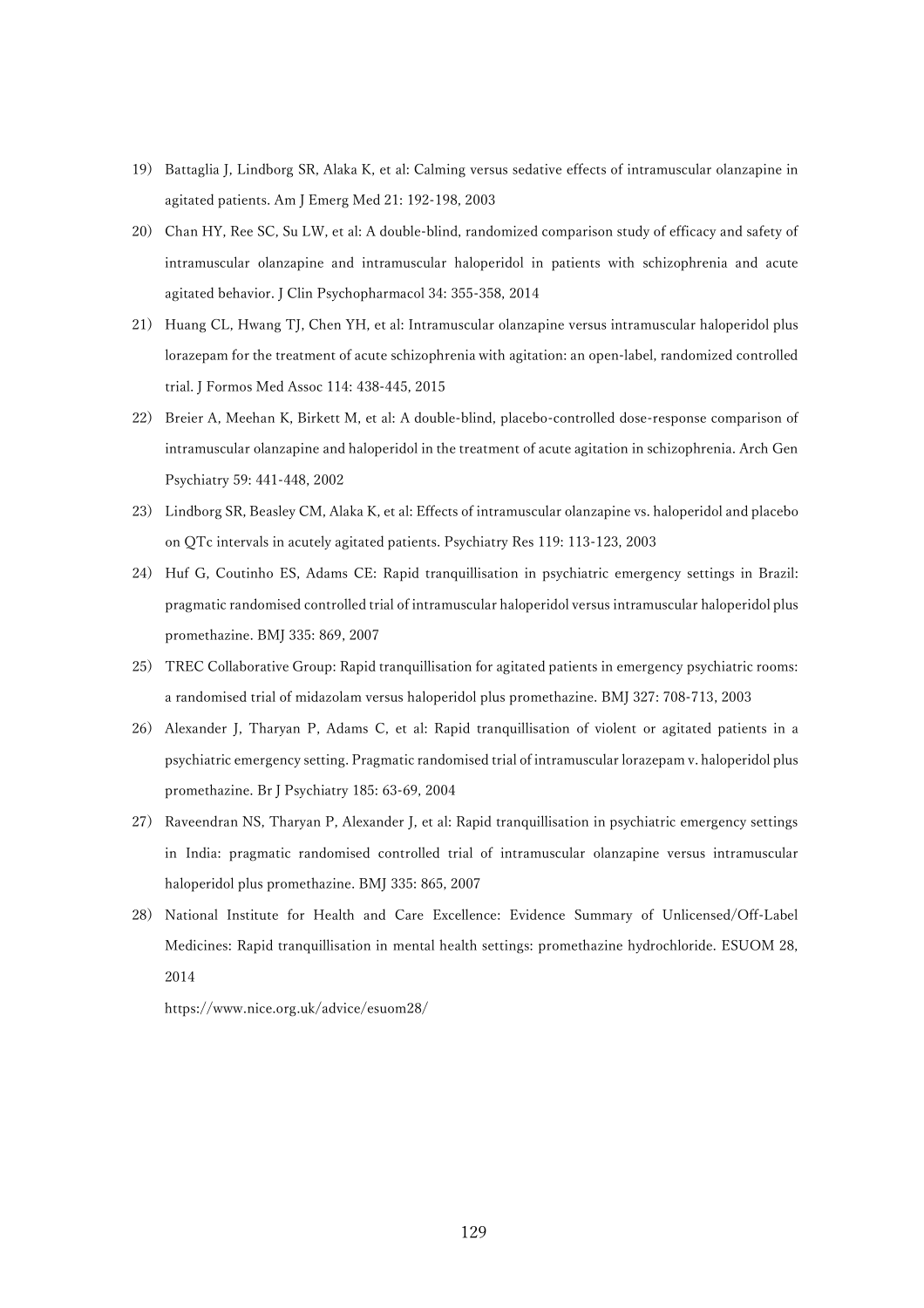#### CQ7-2 統合失調症の緊張病に推奨される治療法はどれか?

# 【準推奨】

統合失調症の緊張病に限定した抗精神病薬の有効性や安全性について十分なエビデンスは 存在しない.そのため,鑑別診断を行い,全身状態に十分注意した上で,通常の統合失調症の 治療に準じた薬物療法を検討することが望ましい. 悪性症候群が疑われる場合には、直ちにそ の治療に移行することが望ましい.

統合失調症に限らずさまざまな疾患に関連する緊張病症状に対して、電気けいれん療法 (electroconvulsive therapy:ECT)やベンゾジアゼピン受容体作動薬の有効性が報告されてい るので,安全性には注意が必要であるが,ECT やベンゾジアゼピン受容体作動薬を検討するこ とは望ましい.

#### 【解説】

DSM-5 によると緊張病の本質的な特徴は精神運動の顕著な障害であり,いわゆる昏迷のよ うな精神活動の著しい低下から,常同症や外的刺激によらない興奮といった活動性の病的な亢 進まで幅広い複雑な臨床像を呈する疾患単位であり,それは統合失調症を含めた他の精神疾患 に関連するもの、他の医学的疾患に関連するもの、特定不能のものに分けられている 1).

緊張病と考えられる病態を診る際は,統合失調症の既往の有無にかかわらず,まずは脳炎を 含めた感染症,神経疾患,内分泌・代謝疾患などのさまざまな器質的な要因が背景にあること を想定して原因検索を行う必要がある.近年では特に自己免疫性脳炎などを含めた免疫システ ムとの関連も指摘されている<sup>2)</sup>. 緊張病は深部静脈血栓症や肺塞栓症などの生命の危機をきた す身体疾患を引き起こす可能性があり,しばしば入院加療を必要とし,経管栄養や中心静脈栄 春など脱水や低栄養を改善するなどの処置も必要である<sup>3)</sup>.また、悪性症候群との鑑別も重要 であり,疑われる場合は直ちにその治療に移行する.全身状態の悪化による長期臥床は廃用症 候群などによって,その後の生活の質(quality of life:QOL)を落とす可能性も高い.そのた め死亡リスクや QOL の低下を防ぐためにも,速やかに緊張病の鑑別および治療を行うことが 重要である.本 CQ に該当する系統的レビューや無作為化比較試験(randomized controlled trial:RCT)を検索したものの,全体としての十分なエビデンスは得られなかったため,観察 研究を含めたハンドサーチにて検索したエビデンスを含めて,準推奨文および解説を作成した.

統合失調症の緊張病に対する抗精神病薬の有効性について RCT は存在していないが、緊張 病に関するレビューでは,第一世代抗精神病薬(first generation antipsychotics:FGAs)では しばしば効果がなく,緊張病症状の悪化を引き起こす可能性があるとも言われているため <sup>4</sup>), 緊張病の薬物療法として FGAs を選択することには慎重さが求められる.また第二世代抗精神 病薬(second generation antipsychotics:SGAs)に関しても一定の見解は得られておらず,ク ロザピン,オランザピン,リスペリドン,クエチアピン,アリピプラゾールなどが,ベンゾジ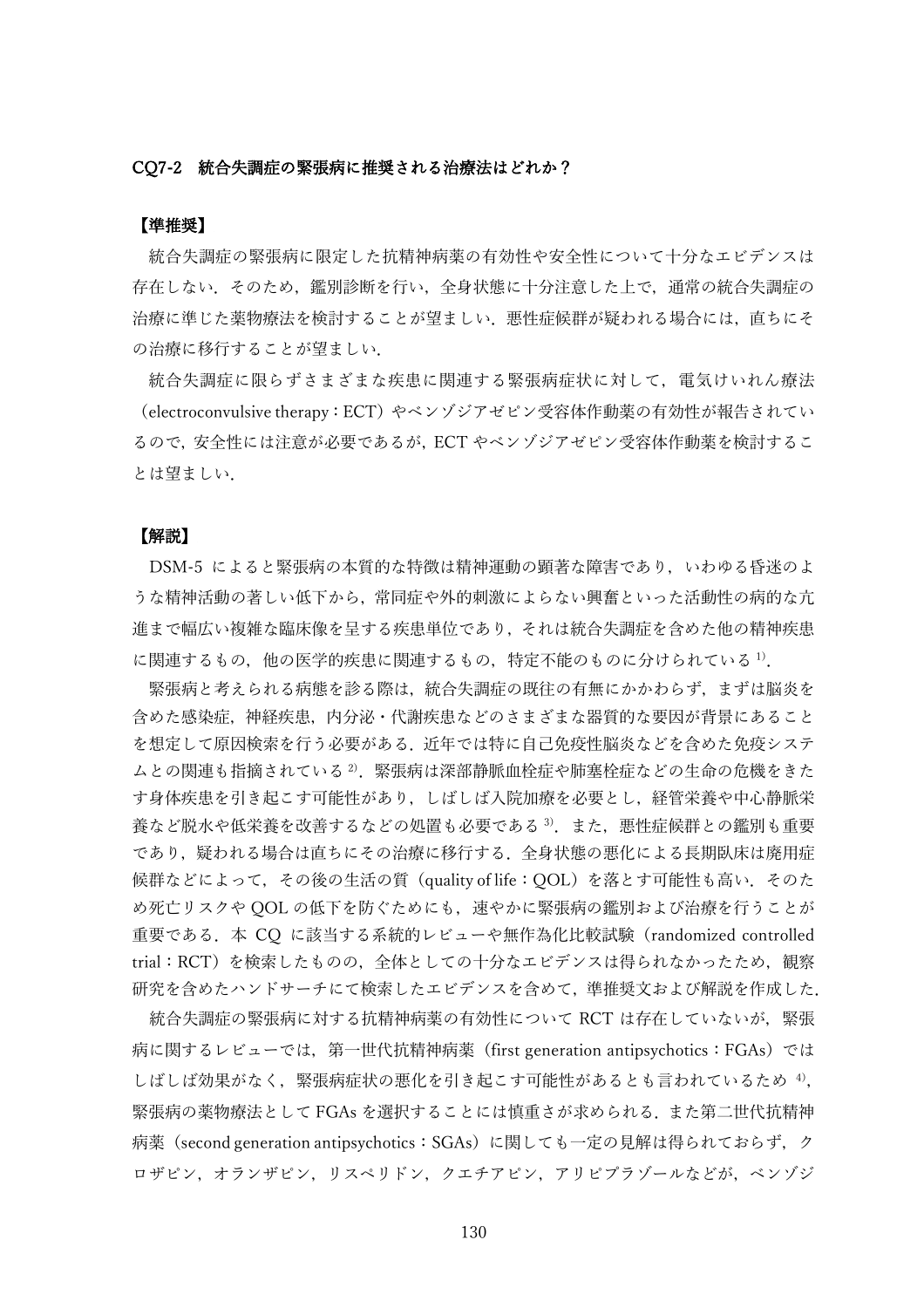アゼピン受容体作動薬などで症状の改善が認められない緊張病症例に対して有効性が確認さ れたとする報告がある一方で,SGAs で緊張病症状の悪化や悪性症候群を引き起こす可能性も あるとの報告があり、注意が必要である 5. また抗精神病薬治療により緊張病状態を呈する neuroleptic-induced catatonia (NIC) について、それが悪性症候群の初期症状である可能性も 指摘されている <sup>6</sup>).統合失調症の緊張病 50 例に対してロラゼパムを投与し,無効となった症 例に対して ECT あるいは向精神薬の経口投与を実施した臨床試験があるが,そこではベンゾ ジアゼピン受容体作動薬は 2%の改善にとどまったことに対し,抗精神病薬はクロルプロマジ ン 68%,リスペリドン 26%,ハロペリドール 16%で改善が得られたとして,その有効性が相 対的に高かったことを報告している <sup>7</sup>).抗精神病薬治療による緊張病症状の改善のエビデンス は非常に弱いながらも存在することが確認されたが,緊張病が統合失調症によるものなのか, 抗精神病薬による NIC など悪性症候群の初期症状によるものなのかを十分に鑑別した上で, 全身状態に注意しながら薬物療法を行うことが望ましい.

ECT については,統合失調症および他の精神疾患における緊張病に対する ECT の有効性 に関するメタ解析「N (研究数) =28, n (患者数) =564] で, 緊張病症状の改善が有意に得 られることが報告されている<sup>8</sup>. また、維持期に緊張病を呈した統合失調症のレビューにおい て,ECT 施行歴のある維持期の多くの例で緊張病症状が再び認められていることが指摘され ている <sup>5)</sup>, その一方で, ECT で寛解した統合失調症の緊張病 11 例に ECT 維持療法を行うと, 再発率が少なくなることを報告した研究もある<sup>9</sup>). 有害事象については、前述のメタ解析で ECT 中の不整脈, ECT 後の記憶障害などが報告されており, ECT 特有の有害事象が増加する 可能性があるために注意が必要である <sup>8</sup>).ECT は緊張病症状を改善し,統合失調症の緊張病に 対しても有効であるが,有害事象が増加する可能性もあるため,統合失調症の緊張病の治療で は,ECT の導入では安全性に十分注意する.

ロラゼパムについては,慢性期の統合失調症の緊張病に対して,その投与の前後で症状の改 善に有意差は認められなかったとする RCT もあるが  $^{10}$ ,急性期の緊張病に対して寛解を認め たとするケースシリーズもある <sup>11</sup>).緊張病を呈した統合失調症の観察研究の文献を集めたレビ ューでは,ロラゼパムが最も使用されており,よく用いられている使用量は 8~24mg/日とさ れている<sup>5)</sup>.以上より,ベンゾジアゼピン受容体作動薬は,統合失調症の緊張病に対する緊張 病症状の改善を認める可能性があるため,統合失調症の緊張病の治療において,その使用を検 討することを考慮する.その他の薬剤についての有効性のエビデンスは乏しいため,それらの 使用は勧められない.

統合失調症の緊張病を含むすべての緊張病は,患者の QOL を低下させるのみならず生命に 関わることもある病態であり,早急な対処が必要であるにもかかわらず,治療法についてのエ ビデンスは十分に存在せず,現在のところ積極的に推奨できる治療法は存在しない.今後,さ らに緊張病の病態解明が進められ,その治療法についてのエビデンスが蓄積される必要が望ま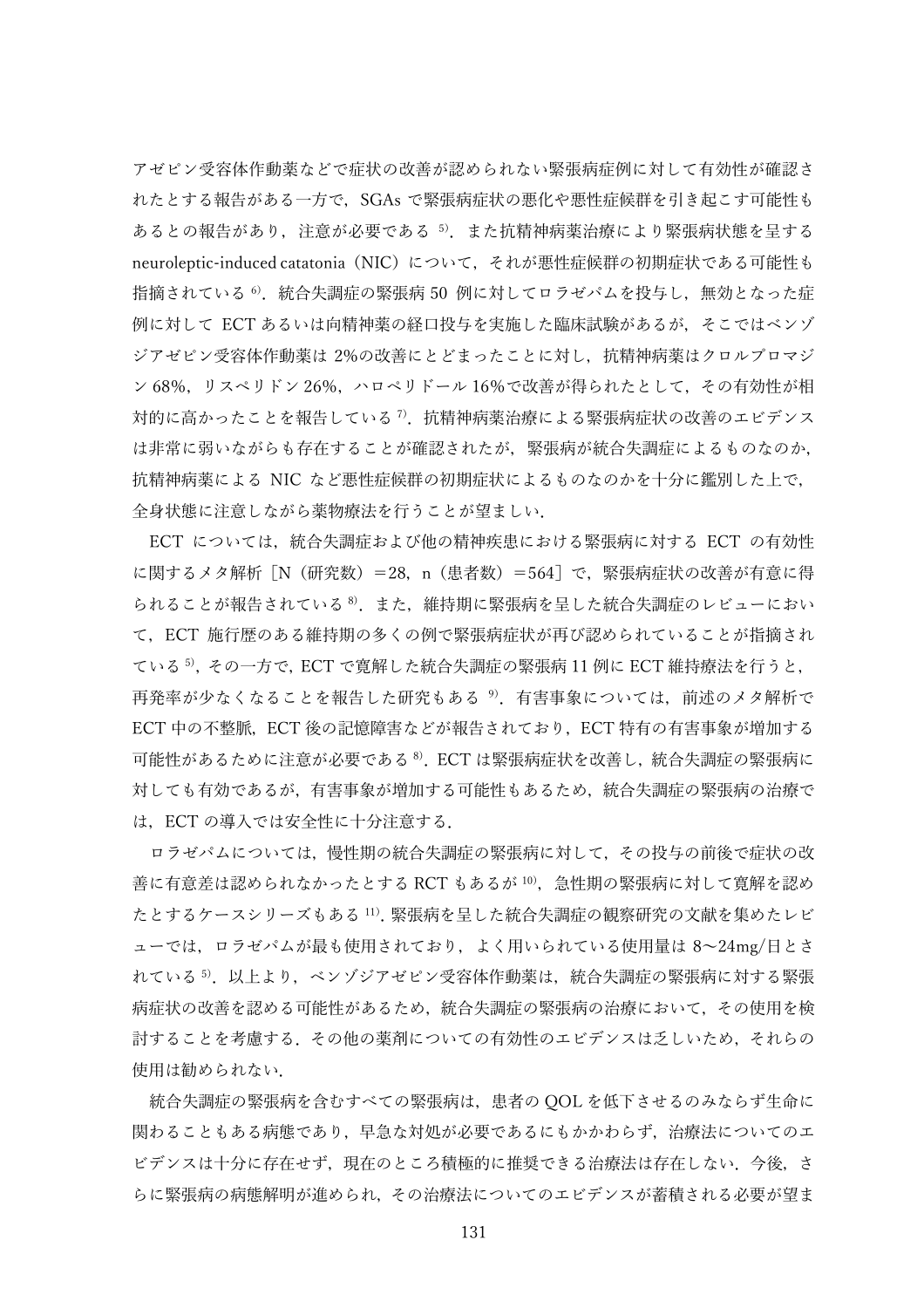れる.

- 1) American Psychiatric Association(原著), 日本精神神経学会(日本語版用語監修), 髙橋三郎, 大野 裕 (監訳), 染矢俊幸, 神庭重信, 尾崎紀夫, 他(訳):DSM-5 精神疾患の診断・統計マニュアル. 医学書 院, 東京, 2014
- 2) Rogers JP, Pollak TA, Blackman G, et al: Catatonia and the immune system: a review. Lancet Psychiatry 6: 620-630, 2019
- 3) Walther S, Stegmayer K, Wilson JE, et al: Structure and neural mechanisms of catatonia. Lancet Psychiatry 6: 610-619, 2019
- 4) Pelzer AC, van der Heijden FM, den Boer E: Systematic review of catatonia treatment. Neuropsychiatr Dis Treat 14: 317-326, 2018
- 5) Ungvari GS, Gerevich J, Takács R, et al: Schizophrenia with prominent catatonic features: a selective review. Schizophr Res 200: 77-84, 2018
- 6) Lee JW: Neuroleptic-induced catatonia: clinical presentation, response to benzodiazepines, and relationship to neuroleptic malignant syndrome. J Clin Psychopharmacol 30: 3-10, 2010
- 7) Hatta K, Miyakawa K, Ota T, et al: Maximal response to electroconvulsive therapy for the treatment of catatonic symptoms. J ECT 23: 233-235, 2007
- 8) Leroy A, Naudet F, Vaiva G, et al: Is electroconvulsive therapy an evidence-based treatment for catatonia? A systematic review and meta-analysis. Eur Arch Psychiatry Clin Neurosci 268: 675-687, 2018
- 9) Suzuki K, Awata S, Takano T, et al: Continuation electroconvulsive therapy or relapse prevention in middle-aged and elderly patients with intractable catatonic schizophrenia. Psychiatry Clin Neurosci 59: 481-489, 2005
- 10) Ungvari GS, Chiu HF, Chow LY, et al: Lorazepam for chronic catatonia: a randomized, double-blind, placebo-controlled cross-over study. Psychopharmacology (Berl) 142: 393-398, 1999
- 11) Lin CC, Huang TL: Lorazepam-diazepam protocol for catatonia in schizophrenia: a 21-case analysis. Compr Psychiatry 54: 1210-1214, 2013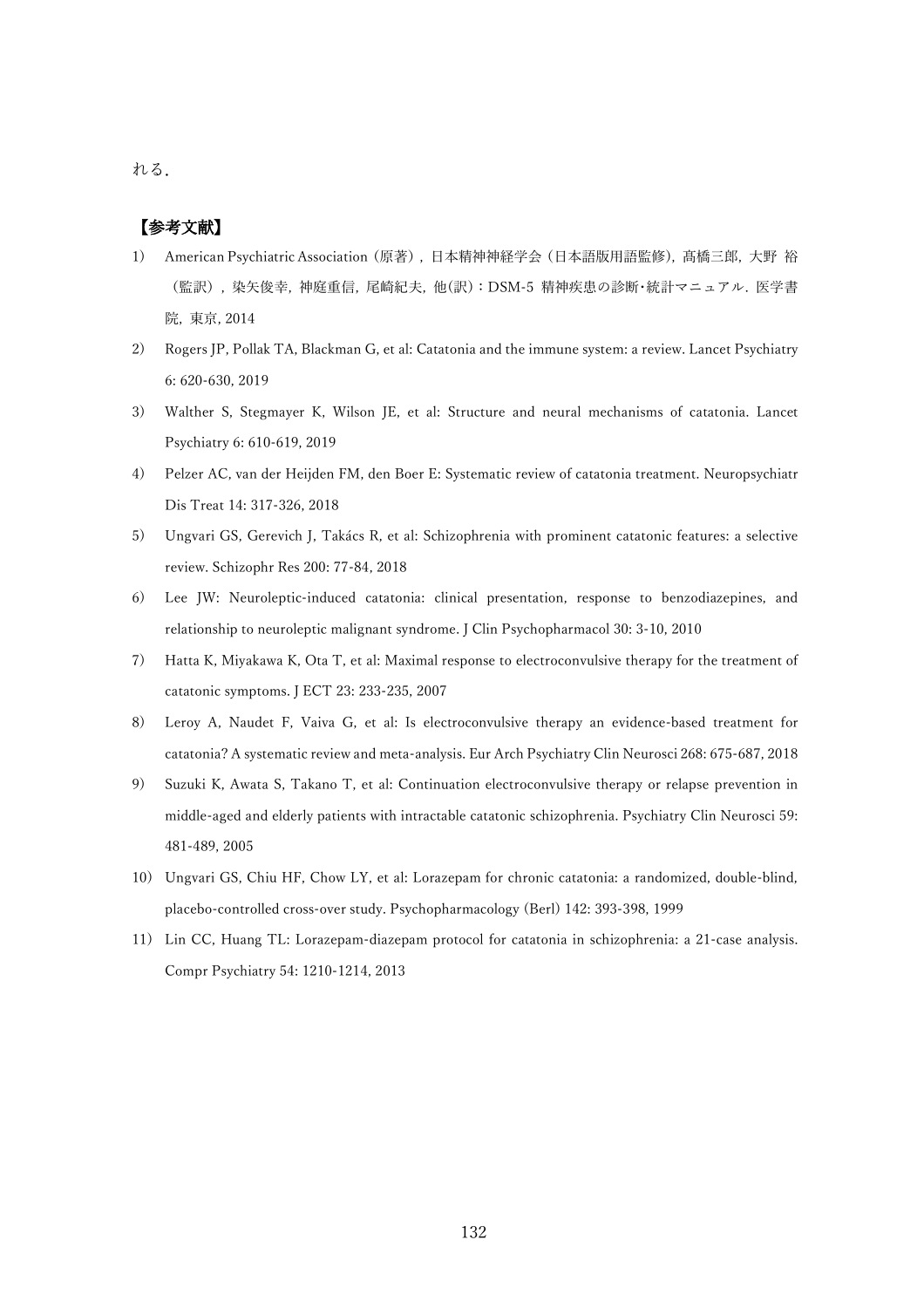#### CQ7-3 病的多飲水・水中毒に対して推奨される薬物治療はあるか?

# 【準推奨】

病的多飲水に対する抗精神病薬治療として,第二世代抗精神病薬(second generation antipsychotics: SGAs) が有効である可能性があるため、SGAs による標準的な薬物療法を適切 に行うことが望ましい.病的多飲水が治療抵抗性統合失調症の病態によると考えられる場合に は,クロザピンを導入することが望ましい.抗精神病薬以外の向精神薬による薬物治療で望ま しいものはない.

### 【解説】

本邦の精神科病院患者の 10~20%に多飲水, 3~4%に水中毒があると報告されている 1). 欧米でも同等の頻度が報告されている<sup>2)</sup>.水中毒によって低ナトリウム血症を合併すると,心 不全,意識障害,けいれん,横紋筋融解症,悪性症候群を引き起こし 3),生命予後を短縮させ る 4). そのため, 病的多飲水への対策は臨床的に重要であるが, 大規模で前向きな研究は多く ない.また,個別の取り組みの報告には,治療環境や行動様式への介入が多く,薬物療法に焦 点を当てた報告は少なく,エビデンスレベルも低い.本 CQ に該当する系統的レビューや無作 為化比較試験(randomized controlled trial:RCT)を検索したものの,全体としての十分なエ ビデンスは得られなかったため,観察研究を含めたハンドサーチにて検索したエビデンスを含 めて,準推奨文および解説を作成した.

病的多飲水に有用な抗精神病薬について,1 本の二重盲検の RCT,4本の単群試験,1本の 横断研究,3 本の症例集積研究,52 本の症例報告をまとめた最近の系統的レビュー<sup>5</sup>)にて検討 を行った.二重盲検のRCT ではオランザピンとハロペリドールによる改善に有意差はなかっ た.2 本の単群試験ではクロザピンの効果が示唆されたが,残りの 2 本の単群試験ではリスペ リドンが無効であった.横断研究からは低ナトリウム血症の頻度は FGAs 26.1%に対して,ク ロザピン 3.4%,他の SGAs 4.9%と, SGAs でリスクが低かった. 2本の症例集積研究ではクロ ザピンの効果が示唆されていた.クロザピンによる治療が有効であるという報告が多い.SGAs への置換が有効であったという報告があるが,その評価は一定ではない.病的多飲水・水中毒 は抗精神病薬登場以前から報告されており,統合失調症の精神症状の一部とも考えられうる. したがって、SGAs による標準的な薬物療法を適切に行うことが望ましい. 次に, 病的多飲水· 水中毒が重篤で治療抵抗性統合失調症の症状によると考えられる場合には,クロザピンの導入 を検討することが望ましい.

次に、病的多飲水に有用な他の向精神薬の薬物治療についての検討を行った.抗生物質であ る demeclocycline とオピオイド拮抗薬であるナロキソンの有効性と安全性を検討した 2 本の ごく小規模のプラセボ対照二重盲検 RCT が存在するが,いずれも有意な情報は得られていな い 6).アンジオテンシン変換酵素阻害薬,β 遮断薬,オピオイド拮抗薬,demeclocycline,カ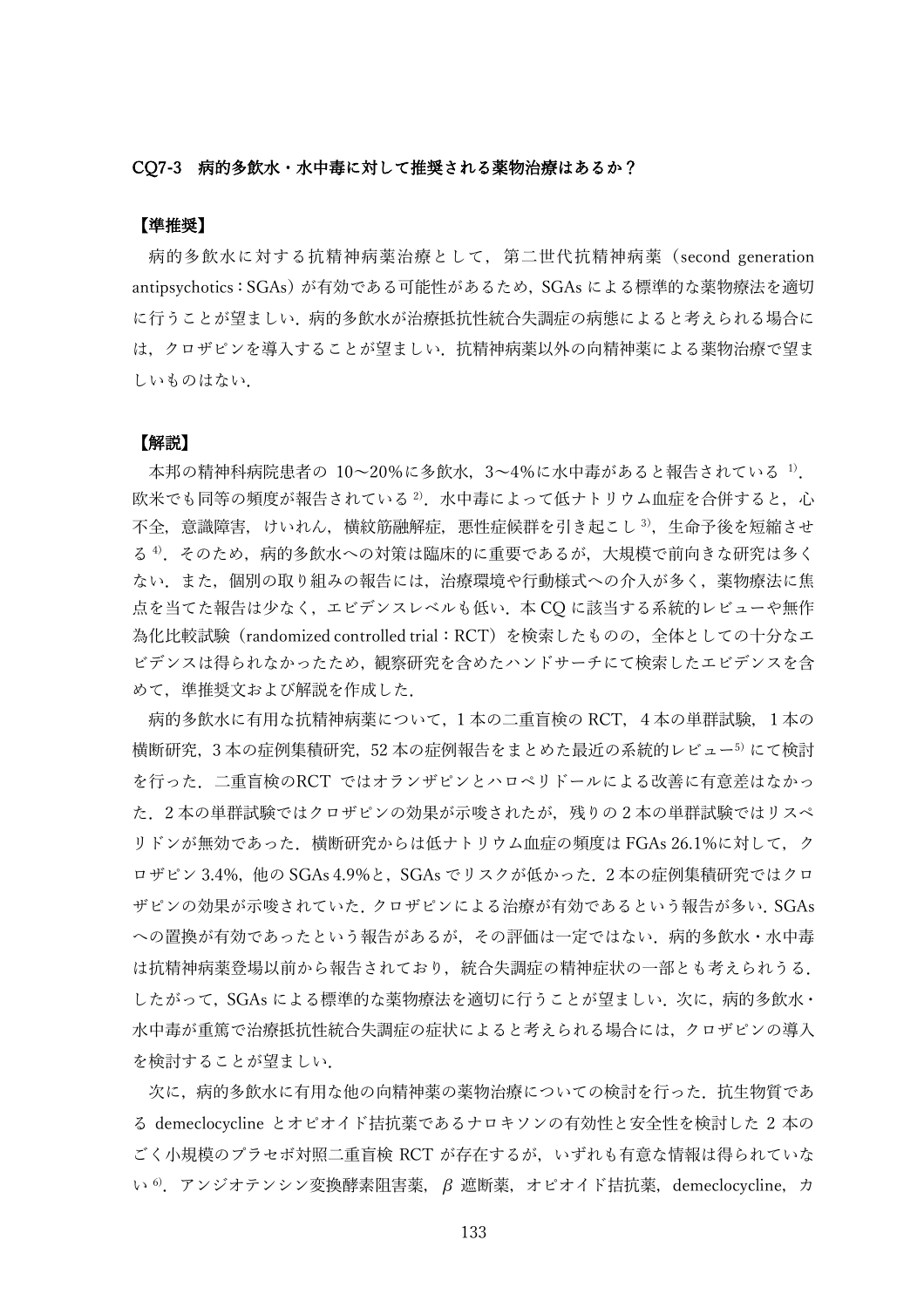ルバマゼピン,リチウムによる治療効果が報告されているが,いずれも症例数が少なく評価も 一定ではない<sup>6</sup>, さらに, 併用による副作用発現のリスクも明らかでないことから, 望ましい 薬物治療はないと考えられよう.

- 1) 松田源一:精神分裂病者の多飲行動. 臨床精神医学 18: 1339-1348, 1989
- 2) de Leon J: Polydipsia―a study in a long-term psychiatric unit. Eur Arch Psychiatry Clin Neurosci 253: 37-39, 2003
- 3) Goldman MB: The assessment and treatment of water imbalance in patients with psychosis. Clin Schizophr Relat Psychoses 4: 115-123, 2010
- 4) Hawken ER, Crookall JM, Reddick D, et al: Mortality over a 20-year period in patients with primary polydipsia associated with schizophrenia: a retrospective study. Schizophr Res 107: 128-133, 2009
- 5) Kirino S, Sakuma M, Misawa F, et al: Relationship between polydipsia and antipsychotics: a systematic review of clinical studies and case reports. Prog Neuropsychopharmacol Biol Psychiatry 96: 109756, 2020
- 6) Brookes G, Ahmed AG: Pharmacological treatments for psychosis-related polydipsia. Cochrane Database Syst Rev (4): CD003544, 2006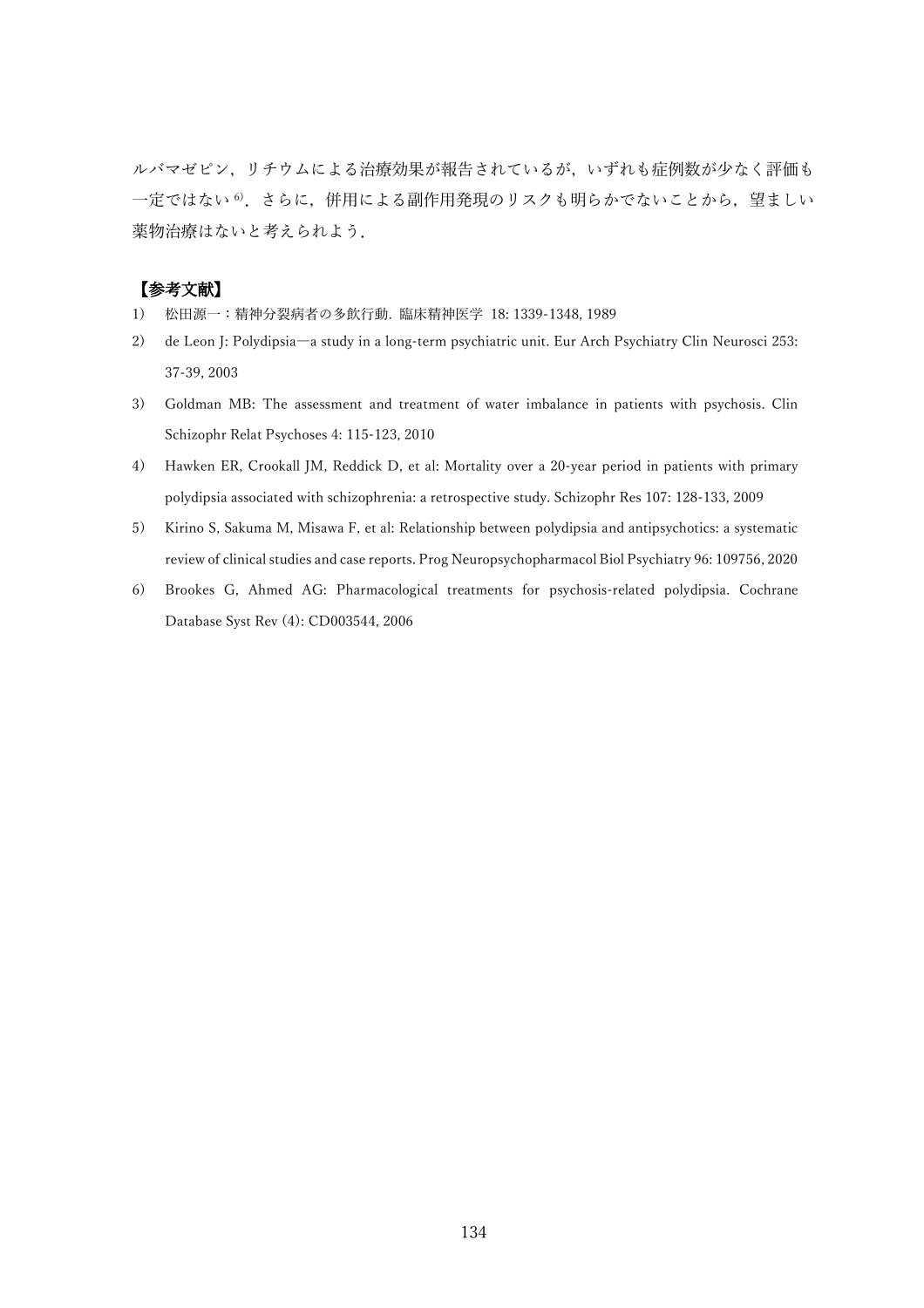## CQ7-4 妊娠中の統合失調症に抗精神病薬は有用か?

# 【準推奨】

妊娠中の統合失調症の抗精神病薬治療は,再発と入院を減少させると考えられる.

本人の有害事象および新生児不適応症候群は増加する可能性があるとはいえ,一般に新生児 不適応症候群は対症療法のみで治癒することが多いものであり,胎児の有害事象のリスクの増 加も認められず,児の神経発達の遅れのリスクも認められないため,抗精神病薬による治療を 行うことが望ましい.

#### 【解説】

統合失調症患者の妊娠は,本人とその家族,さらにはその担当医療者にもさまざまな心配を もたらす.「妊娠に伴って病状はどう変化するのだろうか?」「妊娠中に抗精神病薬を継続する のは大丈夫なのだろうか?」「胎児への影響はないのだろうか?」の切実な臨床疑問が容易に 思い浮かぶ.しかし,実際にそれらに対して臨床研究を試みるべく,その研究デザインを検討 しても,質の高いエビデンスが得られる無作為化比較試験(randomized controlled trial:RCT) としての実施は困難である.少ないながら存在する観察研究のエビデンスの質は十分に高いも のとはいえない. 本 CO に該当する系統的レビューや RCT を検索したものの, 全体としての 十分なエビデンスは得られなかったため,観察研究を含めたハンドサーチにて検索したエビデ ンスを含めて,準推奨文および解説を作成した.なお,『周産期メンタルヘルス コンセンサス ガイド 2017』1)や『産婦人科診療ガイドライン-産科編(2017)』<sup>2)</sup>では、患者や家族への説 明,薬物療法以外の対応,妊娠糖尿病への対応,他職種との連携などについても言及されてい るため,参照することが望ましい.

妊娠中の統合失調症に限定した抗精神病薬治療による母親の再発,母親の入院についての 信頼できる研究は存在しないものの,一般に統合失調症においては抗精神病薬治療により再 発と入院が減少することが示されており(CQ2-1 参照),それは妊娠中の統合失調症において も同様と考えることができよう.

妊娠中の統合失調症に対する抗精神病薬治療におけるすべての有害事象についての検索を 行うと,統合失調症患者に限定した研究はなく,妊娠中の抗精神病薬曝露による妊娠糖尿病 の発症に関する研究が主であったため,これについての検討を行った.英国国立医療技術評 価機構(National Institute for Health and Care Excellence:NICE)による『NICE ガイドラ イン 2018』でのメタ解析「N(研究数)=3,抗精神病薬曝露群 n (患者数) =1,397, 非曝 露群 n=1,316,979]では,抗精神病薬投与は妊娠糖尿病のリスク増加と有意な関連が認めら れたものの(オッズ比 2.32,95%信頼区間 1.53~3.52),統合失調症に限定したメタ解析はな かった<sup>3)</sup>. 『NICE ガイドライン 2018』以降, 文献検索を行った時点までに発表された 2 つ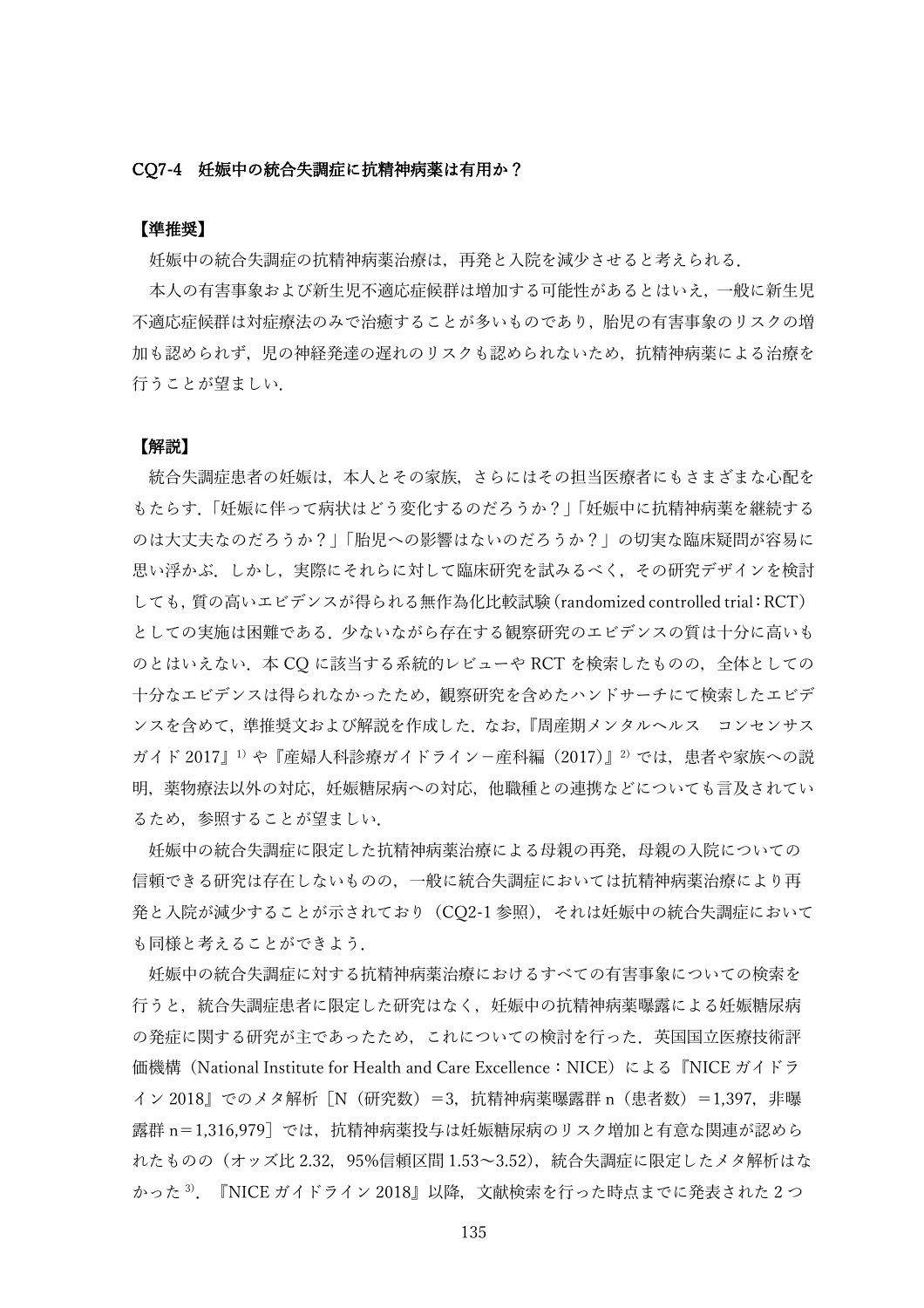の研究では、第二世代抗精神病薬 (second generation antipsychotics: SGAs) に対する曝露 は妊娠糖尿病発症と関連していなかった 4,5). 薬剤ごとの研究では、アリピプラゾールやリス ペリドンでは奷娠糖尿病のリスク増加は認められなかったものの 6,7), オランザピン (リスク 比 1.61, 95%信頼区間 1.13~2.29) やクエチアピン (リスク比 1.28, 95%信頼区間 1.01~  $1.62$ )では認められた  $^7$ .以上を踏まえると,抗精神病薬の使用により妊娠糖尿病が増える可 能性がある.

新生児不適応症候群は、妊娠中に妊婦が服用した薬剤が胎盤を通って胎児に移行し、出生 後の新生児に振戦,嗜眠,筋緊張の低下や亢進,けいれん,振戦,易刺激性,呼吸異常,下 痢,嘔吐,哺乳不良などが生じる症候群である.新生児不適応症候群について統合失調症患 者および精神疾患患者の抗精神病薬服用の有無について検討した研究はなかった.抗精神病 薬曝露群において非曝露群と比較して新生児不適応症候群が多い可能性を示唆する研究はあ るが,この研究では他の向精神薬を含めた多剤併用群においては多い可能性が示唆された が,抗精神病薬単剤治療群では非曝露群との違いは認められなかった <sup>8</sup>).一般に新生児不適 応症候群は対症療法のみで治癒することが多いものである.そのため,担当医療者は妊婦が 服薬していることを分娩施設に周知し,それを受けた分娩施設は出産後の新生児の状態につ いて注意深く経過観察することで適切な対応となる.以上より,予防のために抗精神病薬を 中止する必要はないと考えられる.胎児の有害事象の 1 つである先天奇形について,一般的 な発生率は文献により異なり3~5%程度とされている<sup>2)</sup>.妊娠中の抗精神病薬曝露(統合失 調症に限った研究ではない)と先天奇形のリスクの関係については,妊娠初期に第一世代抗 精神病薬(first generation antipsychotics:FGAs)や SGAs に曝露されても,非曝露の妊娠と 比較して先天大奇形および心奇形のリスク増加は認められなかった<sup>9)</sup>.妊娠婦が抗精神病薬に 曝露されても在胎週数に比して小さい児の割合は変わることがなく<sup>3)</sup>,早産のリスクも違い は認められなかった 3,5) とされている. 以上を踏まえると、妊娠中の統合失調症について, 抗精神病薬により先天大奇形,在胎週数に比して小さい児,早産などの胎児の有害事象のリ スクの増加が認められるとはいえないと考えられた. 奸娠中の統合失調症における抗精神病 薬使用が児の神経発達に与える影響に関しては,抗精神病薬曝露群(n=76)と非曝露群(n =76)で生後 52 週時の発達検査の平均スコアや発達遅延率には統計学的有意差はみられなか ったとする報告がある <sup>10</sup>).

以上より,妊娠中の統合失調症には抗精神病薬による治療を行うことが望ましい.

- 1) 日本周産期メンタルヘルス学会:周産期メンタルヘルス コンセンサスガイド 2017 http://pmhguideline.com/
- 2) 日本産科婦人科学会, 日本産婦人科医会(編・監):産婦人科診療ガイドライン-産科編 2017. 日本産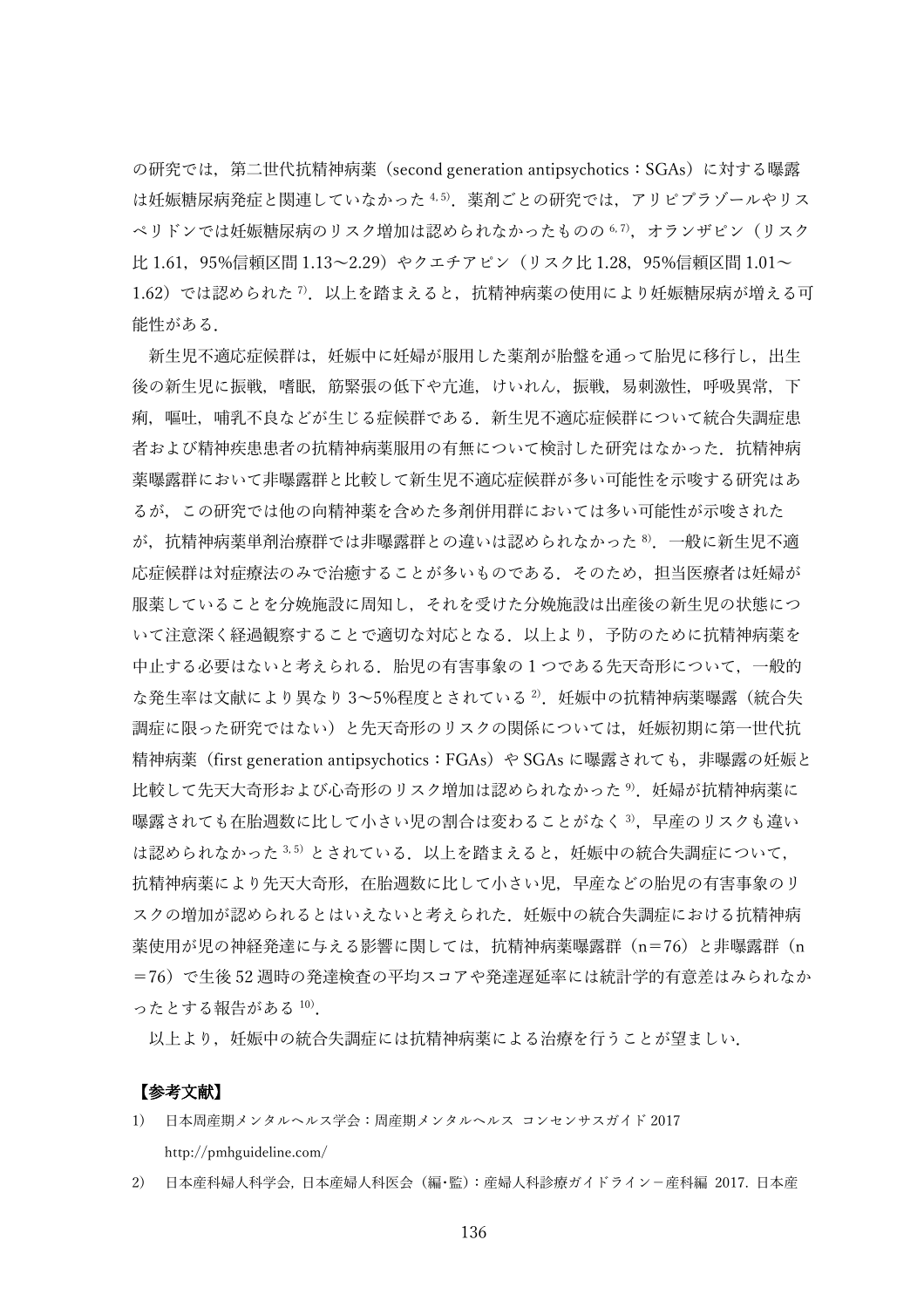科婦人科学会事務局, 東京, 2017

- 3) National Collaborating Centre for Mental Health Royal College of Psychiatrists' Research and Training: Antenatal and Postnatal Mental Health: the Nice Guideline on Clinical Management and Service Guidance, Updated Edition. The British Psychological Society and The Royal College of Psychiatrists, UK, 2018
- 4) Panchaud A, Hernandez-Diaz S, Freeman MP, et al: Use of atypical antipsychotics in pregnancy and maternal gestational diabetes. J Psychiatr Res 95: 84-90, 2017
- 5) Vigod SN, Gomes T, Wilton AS, et al: Antipsychotic drug use in pregnancy: high dimensional, propensity matched, population based cohort study. BMJ 350: h2298, 2015
- 6) Bellet F, Beyens MN, Bernard N, et al: Exposure to aripiprazole during embryogenesis: a prospective multicenter cohort study. Pharmacoepidemiol Drug Saf 24: 368-380, 2015
- 7) Park Y, Hernandez-Diaz S, Bateman BT, et al: Continuation of atypical antipsychotic medication during early pregnancy and the risk of gestational diabetes. Am J Psychiatry 175: 564-574, 2018
- 8) Sadowski A, Todorow M, Brojeni PY, et al: Pregnancy outcomes following maternal exposure to secondgeneration antipsychotics given with other psychotropic drugs: a cohort study. BMJ Open 3: e003062, 2013
- 9) Huybrechts KF, Hernández-Díaz S, Patorno E, et al: Antipsychotic use in pregnancy and the risk for congenital malformations. JAMA Psychiatry 73: 938-946, 2016
- 10) Peng M, Gao K, Ding Y, et al: Effects of prenatal exposure to atypical antipsychotics on postnatal development and growth of infants: a case-controlled, prospective study. Psychopharmacology (Berl) 228: 577-584, 2013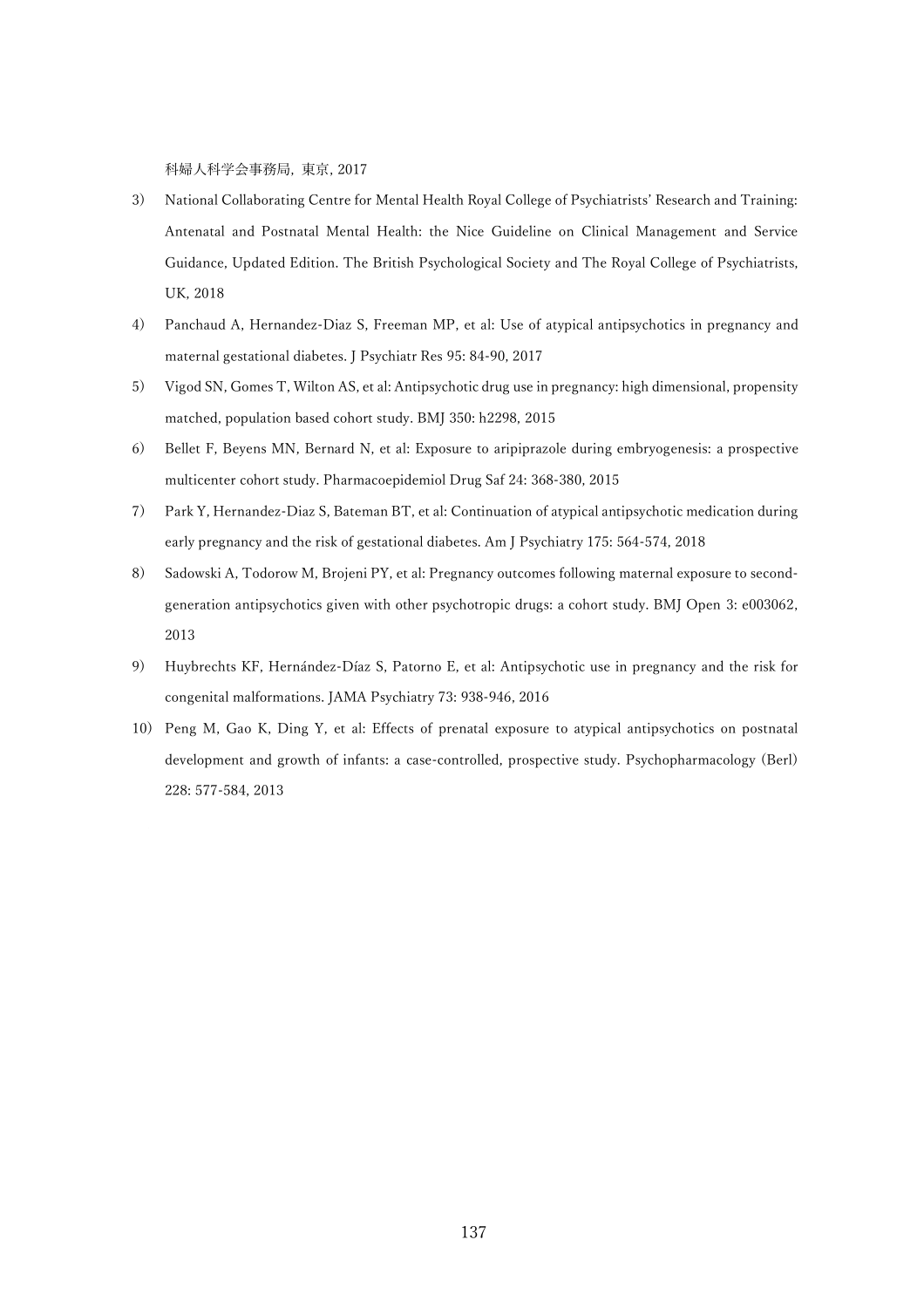### CQ7-5 産後(授乳婦を含む)の統合失調症の女性に抗精神病薬は有用か?

## 【準推奨】

産後(授乳婦を含む)の統合失調症の女性における抗精神病薬治療は再発と入院を減少させ ると考えられる. 抗精神病薬を服用しながら母乳を与えた場合でも, 児への影響が起こる可能 性は低いと考えられる.そのため,産後(授乳婦を含む)の統合失調症の女性に抗精神病薬に よる治療を行うことが望ましい.

## 【解説】

統合失調症患者の出産後に,当事者,家族,その担当医療者がまず心配することは,「授乳は できるのだろうか?」である. 現場では, 授乳したいという当事者の気持ちが非常に強くなり, 新生児への影響を心配して内服を中断し再発をきたしてしまったり,「薬を飲んでいるなら授 乳してはいけない」と言われ,不本意ながら授乳をあきらめたりなど,さまざまな状況に遭遇 する.しかしながら,この臨床疑問に対して無作為化比較試験(randomized controlled trial: RCT)を実施することは困難であり,入手できる観察研究においても十分なエビデンスのもの は少なく,現状では評価が難しい臨床疑問にとどまっている.本 CQ に該当する系統的レビュ ーや RCT を検索したものの,全体としての十分なエビデンスは得られなかったため,観察研 究を含めたハンドサーチにて検索したエビデンスを含めて,準推奨文および解説を作成した. なお,日本周産期メンタルヘルス学会による『周産期メンタルヘルス コンセンサスガイド 2017』1)では、患者や家族への説明、薬物療法以外の対応、他職種との連携などについても言 及しているため、本 CQ を利用するにあたってはこのガイドも参照することが望ましい.

妊娠中の統合失調症に限定した抗精神病薬治療による母親の再発と母親の入院についての 信頼できる研究は存在しないものの,統合失調症においては抗精神病薬治療による再発と入 院が減少することが示されている(CQ2-1 参照).

抗精神病薬は母乳中へ分泌されるため、児は母乳を通じて薬物を摂取することになる.母 乳を通じて乳児が摂取する薬剤量に関する指標として,相対的乳児投与量がある.これは, 当該薬物の乳児に対する投与常用量(mg/kg/日)に対する,乳児が母乳を通じて摂取する総 薬物量(mg/kg/日)の割合(%)である. なお, 乳児への投与常用量が決まっていないとき は,母親の体重あたりの治療量で代用する.『産婦人科診療ガイドライン-産科編』では,

「薬物の種類にもよるが相対的乳児投与量が 10%をはるかに下回る場合には,児への影響は 少ないと見積もられる.一方,相対的乳児投与量が 10%を大きく超える場合には,相当の注 意が必要である」とされている 2).

第二世代抗精神病薬(second generation antipsychotics:SGAs)と母乳栄養に関してのレ ビューでは,オランザピンの相対的乳児投与量は約 1.6%,クエチアピンは 1%未満,リスペ リドンは約 3.6%であることが報告されている.アリピプラゾールは症例が少ないこともあ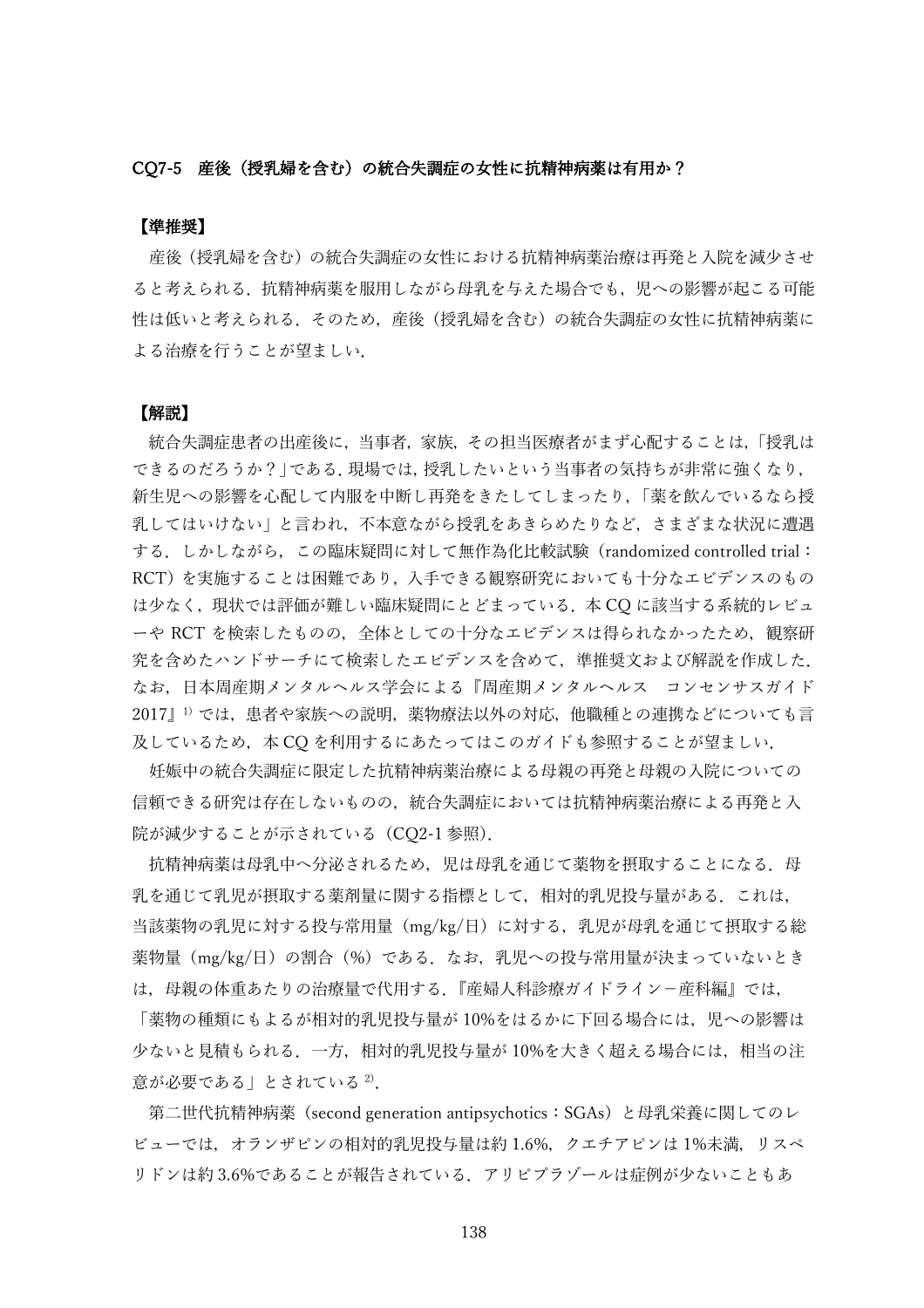り, 0.7~8.3%と幅があるが, いずれも 10%には満たない<sup>3)</sup>. また, 児への重大な副作用は報 告されていないことから,抗精神病薬の内服と授乳は両立できると考えられている.『周産期 メンタルヘルス コンセンサスガイド 2017』においても,「母親が母乳育児を強く希望し, 児の排泄・代謝機能が十分な場合,精神障害の治療に用いられる薬剤の大半において授乳を 積極的に中止する必要はない」となっている<sup>1)</sup>. しかし, 児の傾眠傾向やイライラ, 体重増 加不良といった症例報告はよくみられるため,抗精神病薬を内服している母親が児に母乳を 与える場合には,飲み具合,眠り方,機嫌,体重増加などに注意することを説明し,これら に異常が認められた場合には担当医療者に報告するように指導する. 産後の統合失調症の女 性が抗精神病薬を服用した場合に,児の健康が向上するか,児の発達の遅れが増加するか, 母親の虐待が減少するか,母性が向上するかについて,これらを調べた研究をみつけること ができなかった.しかし,上述の通り SGAs と母乳栄養に関しては,どの薬剤においても相 対的乳児投与量は10%に満たず、児への重大な副作用の報告はないため、児への影響が起こ る可能性は低いと考えられる.

統合失調症の再発による当事者およびその育児に対する影響は大きいと考えられ、抗精神 病薬を服用しながら母乳を与えた場合でも,児への影響が起こる可能性は低いと考えられる ため,産後(授乳婦を含む)の統合失調症の女性に抗精神病薬による治療を行うことが望ま しい.

- 1) 日本周産期メンタルヘルス学会:周産期メンタルヘルス コンセンサスガイド 2017 <http://pmhguideline.com/>
- 2) 日本産科婦人科学会, 日本産婦人科医会(編・監):産婦人科診療ガイドライン-産科編 2017. 日本産 科婦人科学会事務局, 東京, 2017
- 3) Uguz F: Second-generation antipsychotics during the lactation period: a comparative systematic review on infant safety. J Clin Psychopharmacol 36: 244-252, 2016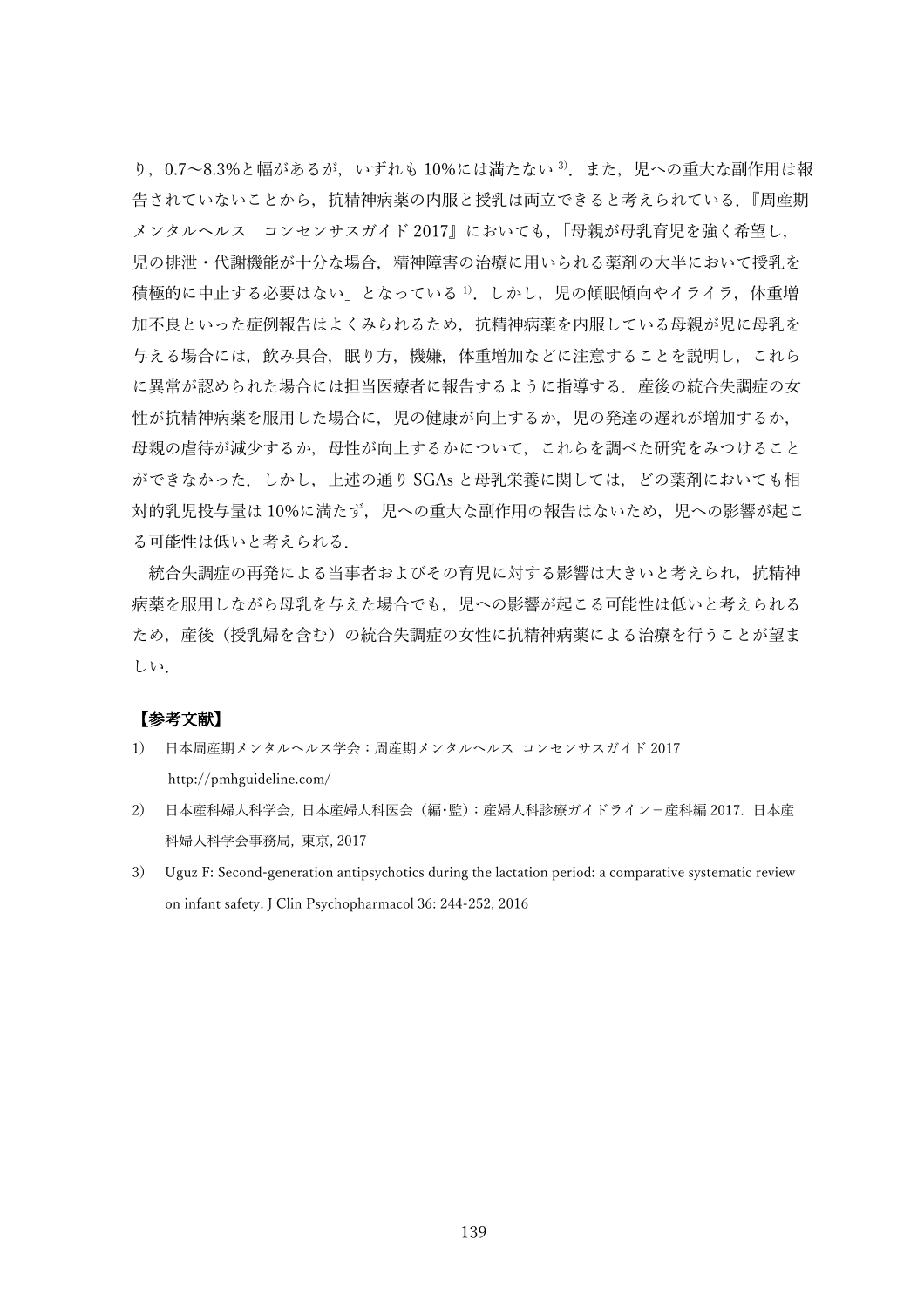#### Q7-6 初回エピソード精神病に抗精神病薬治療は有用か?

# 【準推奨】

初回エピソード精神病患者の急性期に抗精神病薬治療を行うと,80%以上の患者の精神症 状が改善する.よって,初回エピソード精神病患者の急性期治療において,抗精神病薬治療 が望ましい.なお,精神症状全般の改善とすべての理由による治療中断の減少について,抗 精神病薬間の違いは明確ではない.

抗精神病薬治療後に寛解・安定した初回エピソード精神病患者に関して,抗精神病薬の中止 による再発リスクは 2 か月以上 2 年になるまで高いが,すべての理由による治療中断率,精神 症状、生活の質 (quality of life: OOL) について、抗精神病薬の中止と継続の間に違いはない. 再入院率は 5 年以上にわたって中止した方が高く,初回入院の退院直後および 1 年未満に抗精 神病薬を中止した場合,死亡は増加する.以上より,寛解・安定した初回エピソード精神病患 者に対し,少なくとも 2 年は抗精神病薬維持療法を継続することが望ましいが,中止しても再 発しない患者が少なからず存在することから,その中止の是非については,患者と医師の共同 意思決定(shared decision making:SDM)によってなされることが望ましい.

### 【解説】

初回エピソード精神病は,幻覚,妄想,興奮,昏迷,緊張病症状などの精神症状や著しい行 動障害を初めて呈した状態である.初回エピソード精神病に関する臨床研究では,統合失調症, 統合失調感情障害,妄想性障害,統合失調症様障害,短期精神病性障害などを鑑別することな く,まとめて初回エピソード精神病として組み入れているという問題があったが,それという のも、実臨床の場面では上記疾患の鑑別が困難なことは少なくなく、急性期においてはその精 神症状の重症度ゆえに何らかの介入をせざるを得ないことが多く,それゆえにそうした問題が 生じていたと理解することができる.さらに,初回エピソード精神病に関する臨床研究を困難 にする側面として,初回エピソード精神病に対する抗精神病薬の継続投与の是非に関する問題 がある.というのは,抗精神病薬治療により寛解・安定した統合失調症,その他の精神疾患の 診断を満たす症状が認められていない患者に対して,抗精神病薬を継続的に投与することには 賛否があるからである.なぜなら,統合失調症であれば抗精神病薬治療の継続が必要であろう が,統合失調症ではない場合には抗精神病薬治療の継続は必須とは言えないからであり,その 継続が時に患者およびその家族に安全性の懸念や経済的負担を強いるからである.

実際,初回エピソード精神病についての文献を検索すると,そうした実臨床の状況を反映し てか,急性期では抗精神病薬とプラセボを比較した無作為化比較試験(randomized controlled trial: RCT)はなく、抗精神病薬同士の比較研究のみが存在するに過ぎない. 抗精神病薬治療 により寛解・安定した初回エピソード精神病患者に対しては抗精神病薬継続とプラセボを比較 した RCT が存在するという状況になっていることが確認された. よって、本 CO に該当する 系統的レビューや RCT を検索したものの,全体としての十分なエビデンスは得られなかった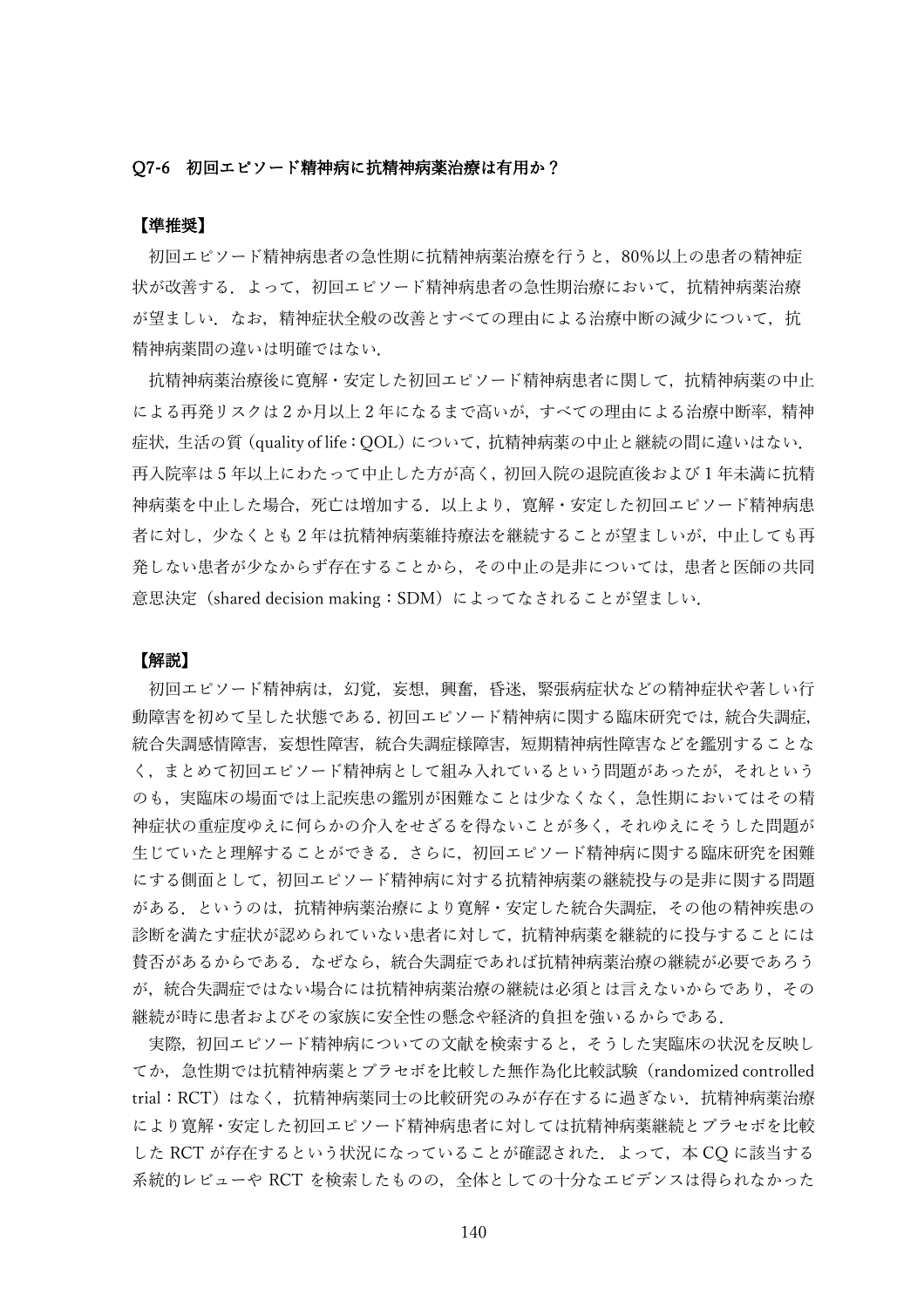ため、観察研究を含めたハンドサーチにて検索したエビデンスを含めて、準推奨文および解説 を作成した.

シングルグループメタ解析によると 81.3%の初回エピソード精神病患者は,精神症状が抗 精神病薬治療によりベースラインから改善している
<sup>1)</sup> [N (研究数) = 17, n (患者数) = 3,156]. なお直接比較はできないが、この治療反応率は統合失調症における反応率 2)

(51%)に比べて高い可能性がある.初回エピソード精神病患者の急性期治療に関し,12 種 類の抗精神病薬の有効性と忍容性を検討したネットワークメタ解析がなされている<sup>3)</sup>(N= 19,n=2,669).本邦承認済みの薬剤について記すと,精神症状全般の改善に関して,オラン ザピンおよびリスペリドンはハロペリドールよりも優れており,他の薬剤間では有意差は認 めなかった. すべての理由による治療中断率に関して, アリピプラゾール, クエチアピン, リスペリドン,オランザピンはハロペリドールよりも優れていたが,他の薬剤間では有意差 は認めなかった.よって,抗精神病薬治療が望ましく,第二世代抗精神病薬の一部について はハロペリドールより望ましい可能性がある.

抗精神病薬治療後に寛解・安定した初回エピソード精神病患者に対する抗精神病薬治療の維 持群と中止群の再発率を比較した RCT のメタ解析<sup>4)</sup> (N=10, n=739) によると, 抗精神病 薬を中止してから 12 か月が経過した群は,その期間に抗精神病薬を維持していた群と比較し て再発率が高かった[中止群 54.3%,維持群 24.0%,治療効果発現必要症例数=3].サブグル ープ解析では,抗精神病薬の中止から2か月が経過した時点から,少なくとも中止期間が 2 年 (24か月)になるまで、その再発率の差は統計学的有意差を認めた [2 か月:中止群 13.0%, 維持群 5.8%,治療効果発現必要症例数=13;18~24 か月:中止群 60.6%,維持群 34.6%,治 療効果発現必要症例数=4]. 以上により, 寛解・安定した初回エピソード精神病患者に対して, 抗精神病薬を 2 か月以上中止すると,再発リスクが有意に高くなり,そのリスクの差は少なく とも中止期間が2年(24か月)になるまで一貫している. 初回エピソード精神病患者のすべて の理由による治療中断率(N=7, n=636)や精神症状の悪化および QOL の悪化について(N =2,n=175),抗精神病薬治療中止群と維持群の間で有意差は認めなかった <sup>4</sup>).

フィンランドで行われた初回エピソード精神病患者を対象とした 20 年間のコホート研究(n =8,719)は、5つの薬剤中止期間に分けて、抗精神病薬の維持群と抗精神病薬の中止群の間で 再入院率を比較している <sup>5</sup>).それぞれの期間における再入院率は,①初回入院の退院直後から の抗精神病薬の中止群:51.4%,維持群:32.7%.②1 年未満の抗精神病薬の中止群:41.2%, 維持群:28.9% .③1~2 年未満の中止群:31.0%,維持群:28.9%. ④2~5 年未満の中止群: 27.7%,維持群:23.4%.⑤5 年以上(平均 7.9 年)の中止群:24.1%,維持群:19.7%であっ た.抗精神病薬の維持群と比べて抗精神病薬の中止群はすべての期間において再入院率が高く, 統計学的有意差を認めた.死亡率は抗精神病薬の維持群(1.5%)に比べて,初回入院の退院直 後から抗精神病薬を中止した群(4.8%)と 1 年未満で抗精神病薬を中止した群(2.6%)にお

141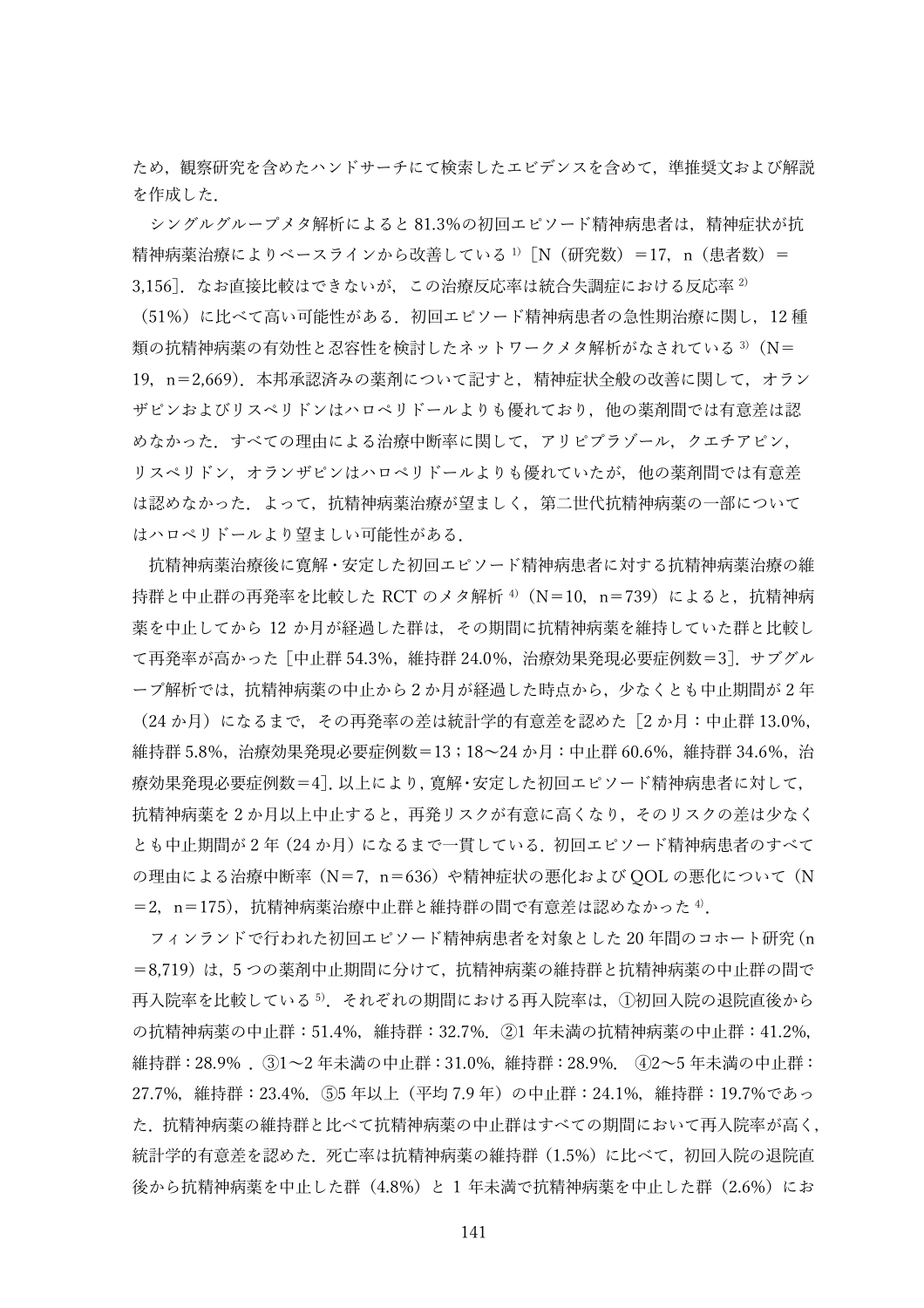いて高く,統計学的有意差を認めた.一方で,1~2 年未満の死亡率は中止群 1.1%,維持群 3.9%, 2~5 年未満の死亡率は中止群 1.5%,維持群 2.9%,5 年以上(平均 7.9 年)の死亡率は中止群 1.5%, 維持群 0%であった. これらの期間については, 死亡数が少なく統計学的な解析はされ ていない.

寛解・安定した初回エピソード精神病患者においては,抗精神病薬の中止は継続と比較して, 少なくとも 2~5 年間にわたり再発率・再入院率・死亡率を高め,治療中断率・精神症状・QOL には違いがないため,平均的な患者に対する期待値としては少なくとも 2 年間は継続すること が望ましいと考えられる.ここで,12 か月間抗精神病薬を中止した患者の 45.7%(中止しな い場合は76.0%),18~24か月間抗精神病薬を中止した患者の39.4%(中止しない場合は65.4%) は再発を経験しなかったことにも留意したい.これは,本研究の対象患者には,長期間の抗精 神病薬療法が必要な統合失調症のみならず,比較的短期間で症状が消失する統合失調症様障害, 短期精神病性障害などの疾患が含まれているためであると考えられるところである. しかしな がら,現在,これらの患者を鑑別する臨床的手段もバイオマーカーも,臨床医は持ちあわせて いない.したがって,臨床医は統合失調症,その他の精神疾患について,可能な範囲で鑑別診 断をするように努め,診断が確定された時点で,その診断に基づいた最良の治療方針を検討す るべきであろう.なお,以上の配慮を最大限試みても診断の確定が困難な患者については,ど のように対処すべきであろうか.これに対する明確な答えは,本ガイドラインでは示すことは できないが,抗精神病薬の中止をすることで再発する患者が多い一方,少なくない患者が再発 せず,病気を持たない人生を歩むことができる可能性もあることを踏まえて,治療方針は患者 と医師とで本 CQ の内容を共有した上で SDM をするべきであろう.

- 1) Zhu Y, Li C, Huhn M, et al: How well do patients with a first episode of schizophrenia respond to antipsychotics: a systematic review and meta-analysis. Eur Neuropsychopharmacol 27: 835-844, 2017
- 2) Leucht S, Leucht C, Huhn M, et al: Sixty years of placebo-controlled antipsychotic drug trials in acute schizophrenia: systematic review, Bayesian meta-analysis, and meta-regression of efficacy predictors. Am J Psychiatry 174: 927-942, 2017
- 3) Zhu Y, Krause M, Huhn M, et al: Antipsychotic drugs for the acute treatment of patients with a first episode of schizophrenia: a systematic review with pairwise and network meta-analyses. Lancet Psychiatry 4: 694-705, 2017
- 4) Kishi T, Ikuta T, Matsui Y, et al: Effect of discontinuation v. maintenance of antipsychotic medication on relapse rates in patients with remitted/stable first-episode psychosis: a meta-analysis. Psychol Med 49: 772-779, 2019
- 5) Tiihonen J, Tanskanen A, Taipale H: 20-year nationwide follow-up study on discontinuation of